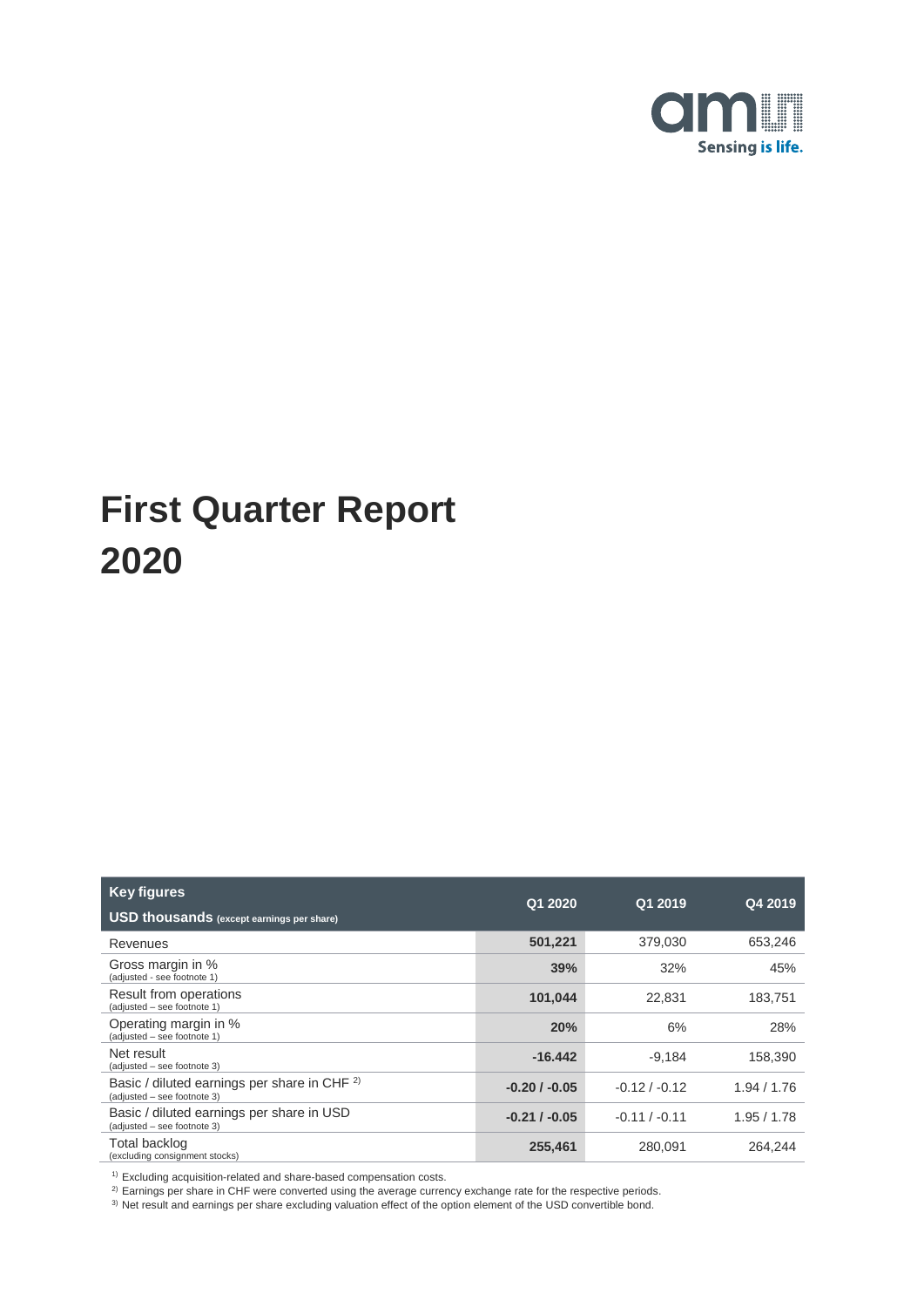

**First quarter revenues and adjusted operating (EBIT) margin in upper half of guidance range; Covid-19 effects within expectations, resilient profitability, strong cash flow generation; limited impact from Covid-19 expected in second quarter with expected revenues of USD 440-480 million and adjusted operating (EBIT) margin of 17-20%; OSRAM acquisition on track supported by successful equity raise**

#### Report to shareholders on the first quarter of 2020

#### **Ladies and Gentlemen**

Our first quarter results demonstrate a resilient development of our business in light of the Covid-19 outbreak and its effects. Driven by our consumer solutions, we strongly grew revenues year-on-year as expected while our operating performance remained strong despite the demanding situation.

#### **Financial results**

First quarter group revenues were USD 501.2 million, above the mid-point of the expectation range, which is an increase of 32% from USD 379.0 million in the first quarter 2019 and a decrease of 23% sequentially compared to the fourth quarter 2019. Adjusted gross margin for the first quarter was 39% (excluding acquisition-related and share-based compensation costs) with IFRS reported gross margin at 37% (including acquisition-related and share-based compensation costs), up from 32% and 29% respectively in the same quarter 2019.

The adjusted result from operations (EBIT) for the first quarter was USD 101.0 million or 20% of revenues (excluding acquisition-related and share-based compensation costs), fully in line with expectations, while increasing strongly from USD 22.8 million in the same quarter 2019 (USD 59.8 million or 12% of revenues including acquisition-related and share-based compensation costs, up from USD -4.3 million in the same period 2019).

Adjusted net result for the first quarter was USD -16.4 million (excluding valuation effect of the option element of the foreign currency convertible bond) reflecting one-time expenses related to the recent capital increase and the acquisition of OSRAM Licht AG (OSRAM), compared to USD -9.2 million for the same period 2019 (first quarter 2020 including valuation effect: USD -16.4 million). Adjusted basic/diluted earnings per share for the first quarter were CHF -0.20/-0.05 or USD -0.21/-0.05 based on 82,689,261/89,625,077 shares (weighted average; first quarter 2020 including valuation effect: CHF -0.19/-0.04 or USD -0.20/-0.04; first quarter 2019: CHF -0.12/-0.12 or USD -0.11/-0.11 based on 80,235,377/81,864,338 shares, weighted average).

The operating cash flow for the first quarter reached USD 234.6 million, significantly up from USD 93.3 million in the same quarter last year. Total backlog on 31 March 2020 (excluding consignment stock agreements) stood at USD 255.5 million compared to USD 264.2 million at the end of 2019 and USD 280.1 million on 31 March 2019.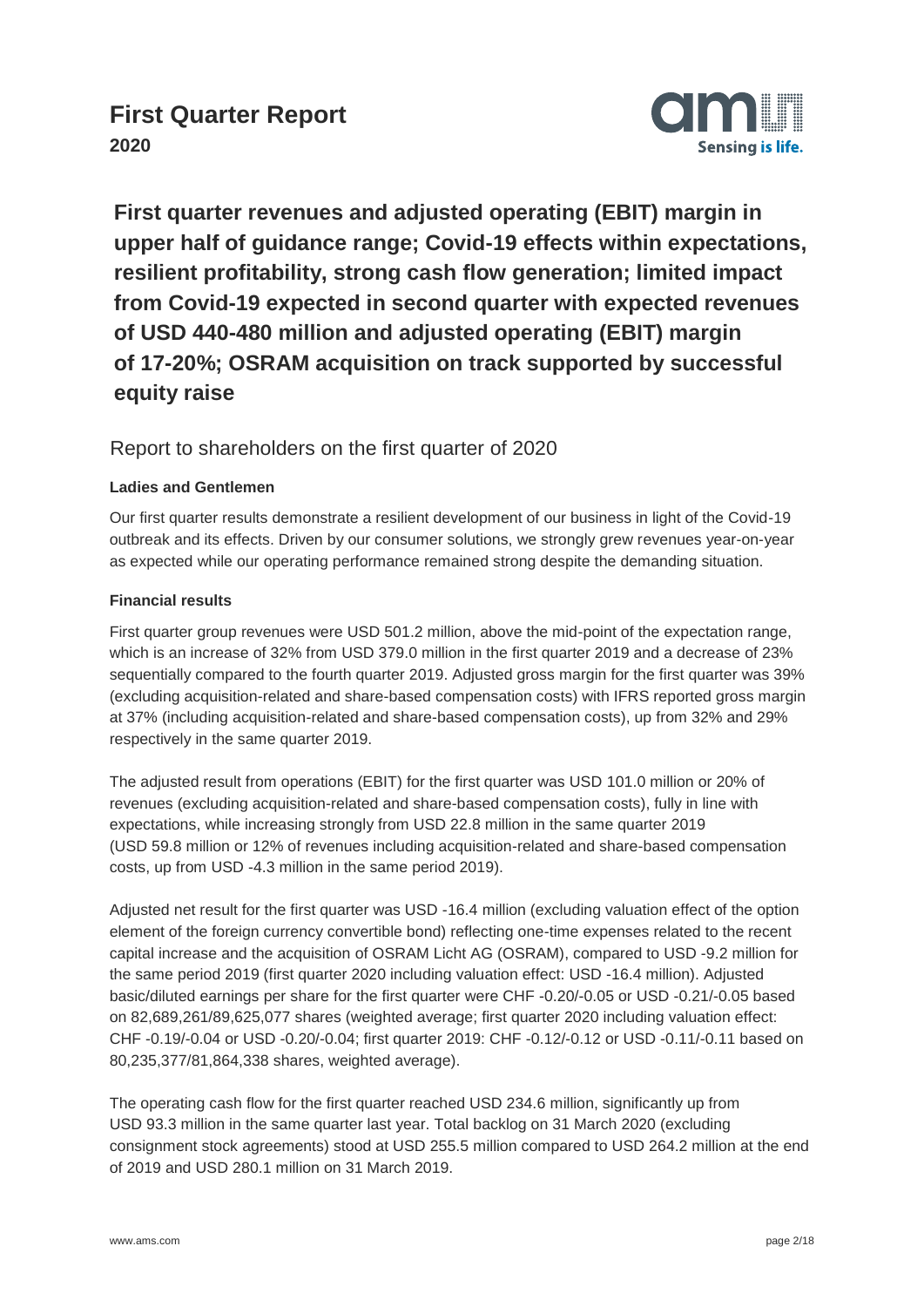

#### **Business overview**

Our business showed a very positive performance in the first quarter of 2020 with results fully in line with our guidance expectations. We were able to achieve this in spite of the different challenges posed by the evolving Covid-19 situation through the quarter, which we have been able to manage well for ams. The safety and well-being of our staff is our key priority while we work closely with suppliers, customers and partners to mitigate the effects of Covid-19 on our business. Importantly, we would like to thank our employees worldwide for their exemplary commitment and flexibility in this demanding situation. Our positive first quarter results were driven by demand and shipments of consumer solutions that developed along expectations whereas the expected subdued demand prevailed in our non-consumer markets.

Our consumer business again contributed the largest share to our overall revenues and results. Our industry-leading portfolio in optical sensing comprises high performance solutions for 3D sensing including VCSEL (Vertical Cavity Surface-Emitting Laser)-based illumination, high quality display management including behind-OLED sensing, micro-scale proximity sensing, bio- and spectral sensing, and other optical applications. As the leading provider of optical sensing solutions, our broad 3D sensing portfolio and system know-how covers all architectures, structured light (SL), time-of-flight (ToF), and active stereo vision (ASV), which enables us to fully support customers' technology choices and roadmaps.

Based on our advanced VCSEL portfolio and optics capabilities we serve the leading smartphone OEMs with a current main focus on 3D illumination for SL, ToF and ASV in front-side and world-facing systems. Expanding our position in the Android market, we are shipping significant volumes of 3D sensing into a range of high-end device platforms. Adoption of world-facing iToF 3D sensing continues as the camera enhancement features these systems enable allow OEMs to offer strongly improved picture quality. Driven by their market success, we supply different VCSEL 3D illumination solutions into a range of platforms. At the same time, we are successfully extending our system capabilities and widening the scope of our 3D offering through the integration of high quality NIR image sensing via the SmartSens partnership. We pursue NIR sensing solutions to support several 3D architectures and front-facing use cases as our technology can drive excellent application performance on multiple aspects including high quantum efficiency (QE).

In display management, we are seeing further adoption of our behind-OLED (BOLED) light sensing solutions in high volume Android smartphone and mobile device platforms including latest releases. This unmatched technology moves light and proximity sensing invisibly behind the OLED display allowing vendors to remove bezel-placed elements from the device front for maximized screen-to-body ratio. Our strong market success continues to be driven by leading Android OEMs while we move along a multi-generation roadmap for this technology. All in all, we are shipping significant volumes of our wide range of advanced display management solutions across the leading consumer OEMs.

We have also started shipping our innovative sensor for highly accurate camera automatic white balancing (AWB) into a newly launched high-end smartphone platform as a first design-win. Based on our spectral sensing technology, the solution performs detailed spectrum analysis of the light environment for precise smartphone camera white balancing that was previously impossible. Correct white balancing is a key photographic parameter driving picture quality and color expression and we enable significantly higher picture quality and vivid natural colors for mobile devices. Given outstanding camera performance with AWB sensing, we are already engaged in additional customer designs.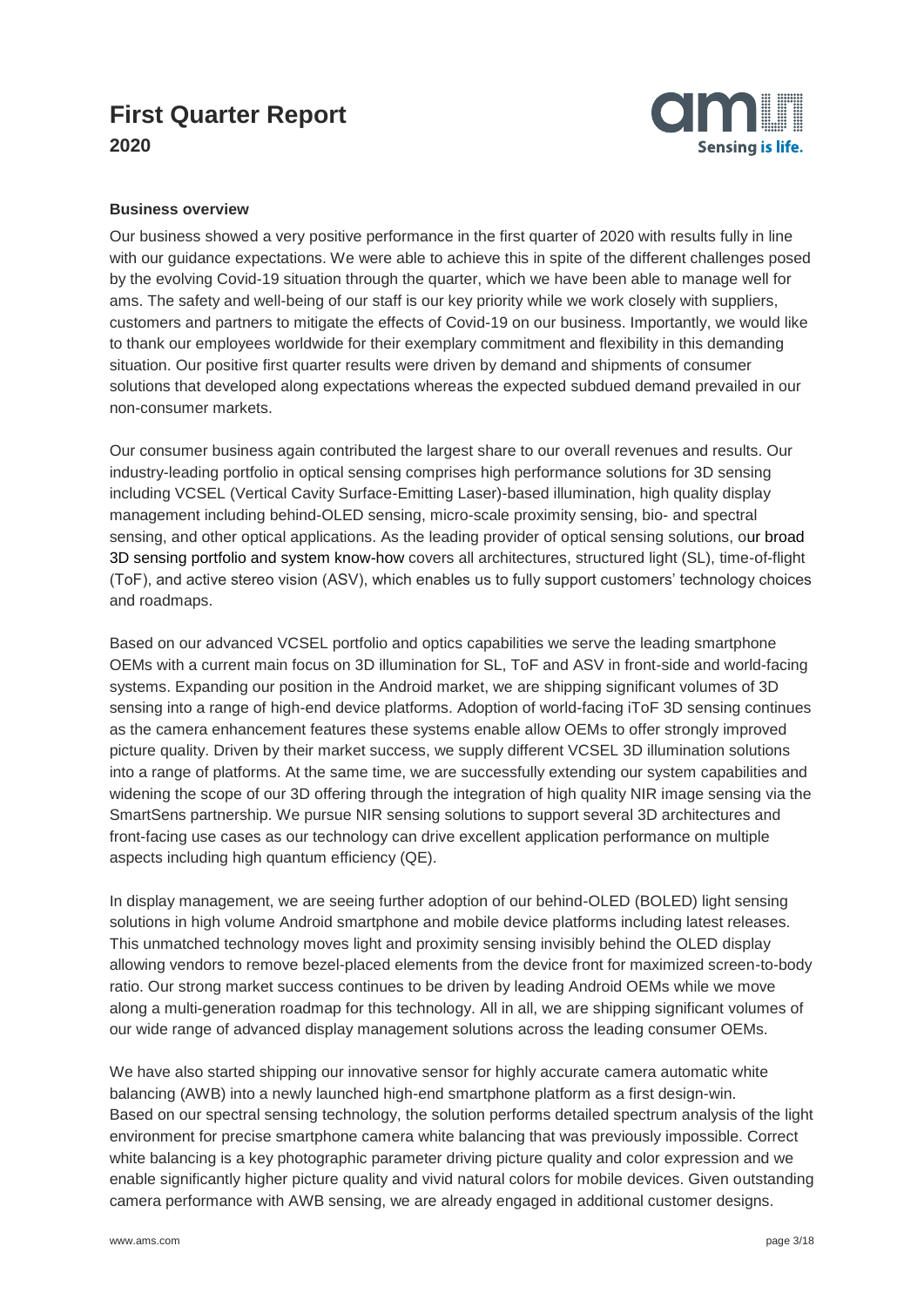

Taken together, recent Android platform launches underline our strong market position in new optical sensing applications such as BOLED light sensing, world-facing 3D camera enhancement and novel AWB sensing for compelling photography.

We remain focused on strong R&D investments for further innovation in optical sensing. Leveraging our unmatched BOLED capabilities for 3D sensing, we are progressing with our development efforts to move front-facing 3D sensing for face authentication invisibly behind the display. Based on ASV technology, we continue to expect to demonstrate a BOLED 3D solution in the second half of the year. Here we work to combine ams VCSEL illumination, NIR sensing, software and algorithms from our unmatched portfolio to create a high performance 3D offering. As we address the key trend to reduce visible components on the device front we expect significant market interest for 3D BOLED technology in mobile devices. Generally, we see both ASV and SL technology able to support BOLED 3D sensing and expect to explore all paths for innovation in this area. In addition, we view dToF technology as an important upcoming element in 3D sensing that offers significant performance advantages for longer distances. As 3D applications continue to evolve and new use cases are being evaluated we see widening market interest for the demanding technology. On the basis of our illumination and sensing portfolio we are advancing roadmap-based developments in this attractive area to drive high quality dToF solutions for world-facing applications. In audio sensing we see attractive traction for our high performance noise cancelling technologies and solutions where we have built a strong market position. These include an innovative digital noise cancelling capability for loose-fitting wireless earbuds. Together with our other consumer product lines we continue to ship substantial volumes following the disposal of our microphone-related business at the end of 2019.

Our automotive, industrial and medical businesses recorded a subdued performance in the first quarter. In our automotive business we are experiencing negative order trends reflecting the current challenges to production in the automotive industry. Despite this current development, we are well positioned with our automotive sensing solutions focused on attractive markets in safety, driver assistance/autonomous driving, position sensing, and chassis control. Significant R&D activities and development efforts continue unchanged across these focus areas. This includes the previously announced LIDAR programs with different Tier 1 system suppliers where we offer leading VCSEL illumination for advanced LIDAR architectures such as addressable high power VCSEL arrays. The full automotive qualification of our internal VCSEL production line, where we are continuing a ramp-up through this year, provides a further competitive advantage in this area. Our developments and market traction for in-cabin optical monitoring applications continue against the backdrop of increasing OEM and Tier 1 supplier interest and first secured projects. This emerging market offers attractive future opportunities for our system capabilities as shown by our ASV-based full 3D system solution including NIR sensing and software which we showcased recently.

Our industrial business showed a muted performance in the first quarter given the challenges in industrial end markets worldwide. Nevertheless, our broad product and application spectrum and leadership in high performance solutions remain helpful in the current situation as we serve a wide range of customers in industrial and factory automation, HABA, imaging and other industrial sensing. Industrial imaging and machine vision developed in line with end market trends supported by our strong technology position in high quality global shutter technologies. Leveraging our technology base, we are strongly focusing on the development of NIR image sensing solutions for 3D sensing markets.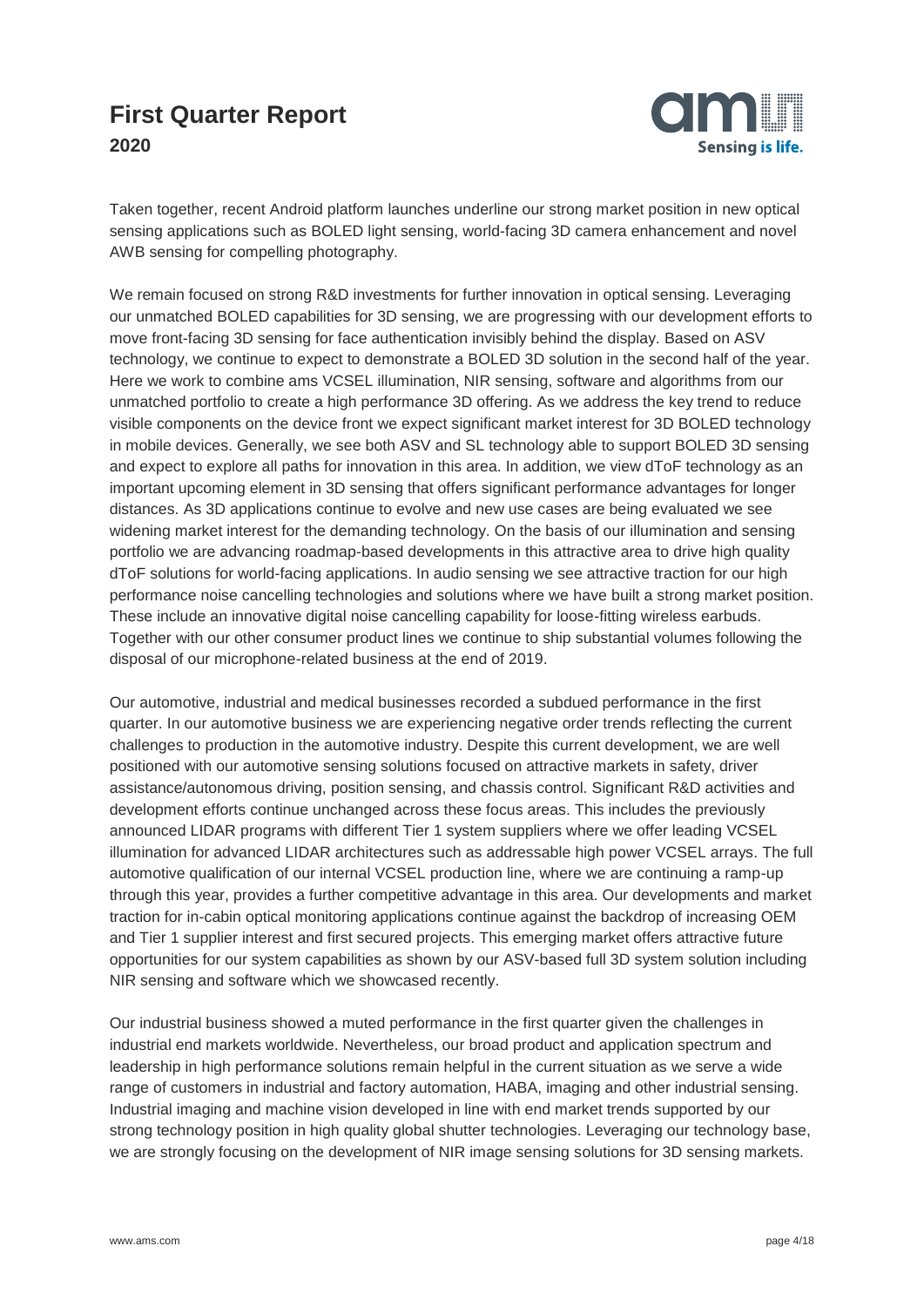

Our medical business performed well in the first quarter. As a result of the Covid-19 crisis, we are fulfilling additional demand to support the accelerated deployment of computed tomography (CT) scanners worldwide which play a key role in clinical Covid-19 diagnostics. This development will also help further our market penetration across regions. Overall, our medical business benefits from our leading position in medical imaging for CT, digital X-ray, and mammography as well as miniature camera endoscopy. Our medical product lines including NanEye endoscopy therefore continued their attractive contributions. A further innovative use of our unmatched spectral sensing technology is analyzing the results of medical lateral flow testing (LFT) at very high accuracy via an optical readout. In light of the current pandemic, we are keen to exploit this medical sensing expertise to help support Covid-19 control efforts. Based on our current evaluation we see possibilities to accelerate advances in fast point-of-care diagnostics for Covid-19 and will continue to pursue this path. We have started early co-operation activities with industry partners in medical testing but remain highly interested and open for additional partnerships with medical testing suppliers.

In operations, we are taking all required and necessary measures to safeguard the health of our employees as well as our ability to manufacture in all locations. These measures have enabled us to stay aligned with customer requirements and to support customer demand in our end markets. Running volume production in all manufacturing locations, we work very closely with suppliers and authorities to maximize availability for our customers. We have also implemented a risk mitigation regime for employees worldwide and are confident these combined actions will allow us to continue to navigate this situation successfully. In parallel, we are taking a prudent approach to short-term capital expenditures and other costs without forfeiting our ability to support rebounding demand later.

The acquisition of OSRAM remains fully on track and we successfully completed the related equity raise at the beginning of April. We expect to use the gross proceeds of around EUR 1.65 billion to finance a major share of the tender offer consideration for OSRAM shareholders. We are in the process of attaining remaining required merger control clearances for the transaction and currently expect the transaction to close by the end of the quarter subject to receipt of these clearances. Including the shares we anticipate to receive at closing we expect to hold around 68.2% of shares in OSRAM at that point in time. Preparation activities for the expected integration of ams and OSRAM continue and we expect to start implementing the integration immediately following the closing.

#### **Outlook**

For the second quarter 2020, we anticipate our business to show a very solid performance in spite of the demanding Covid-19 situation and typical first half seasonality. Consumer solutions and programs remain drivers of demand with ongoing high volume shipments to a wide spectrum of OEMs and platforms including recent launches. Our non-consumer end markets are expected to be more strongly impacted by the current situation while certain areas such as medical imaging continue to provide positive effects.

On the basis of available information, we expect second quarter revenues of USD 440-480 million reflecting a limited impact from the Covid-19 situation and a significant year-on-year increase compared to last year's second quarter of 11% at the midpoint. The adjusted operating (EBIT) margin for the second quarter is expected at 17-20% despite anticipated Covid-19 effects on our business.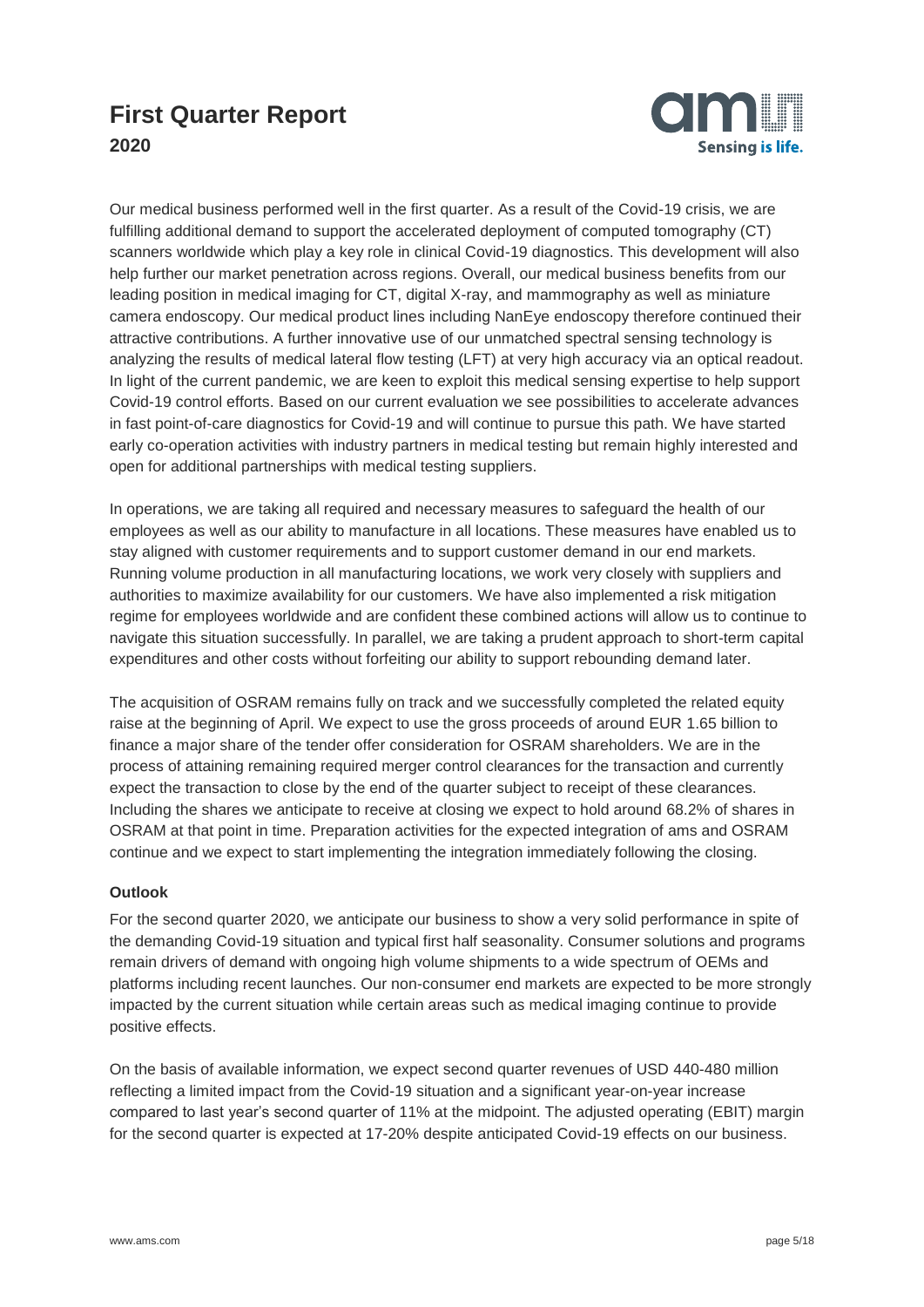

The expectations above assume no further unforeseen negative consequences of the Covid-19 outbreak having a meaningful negative impact on our business for the second quarter 2020. For reference, the revenue expectation above excludes deconsolidated revenues of around USD 20-25 million per quarter which have been deconsolidated as of year-end 2019.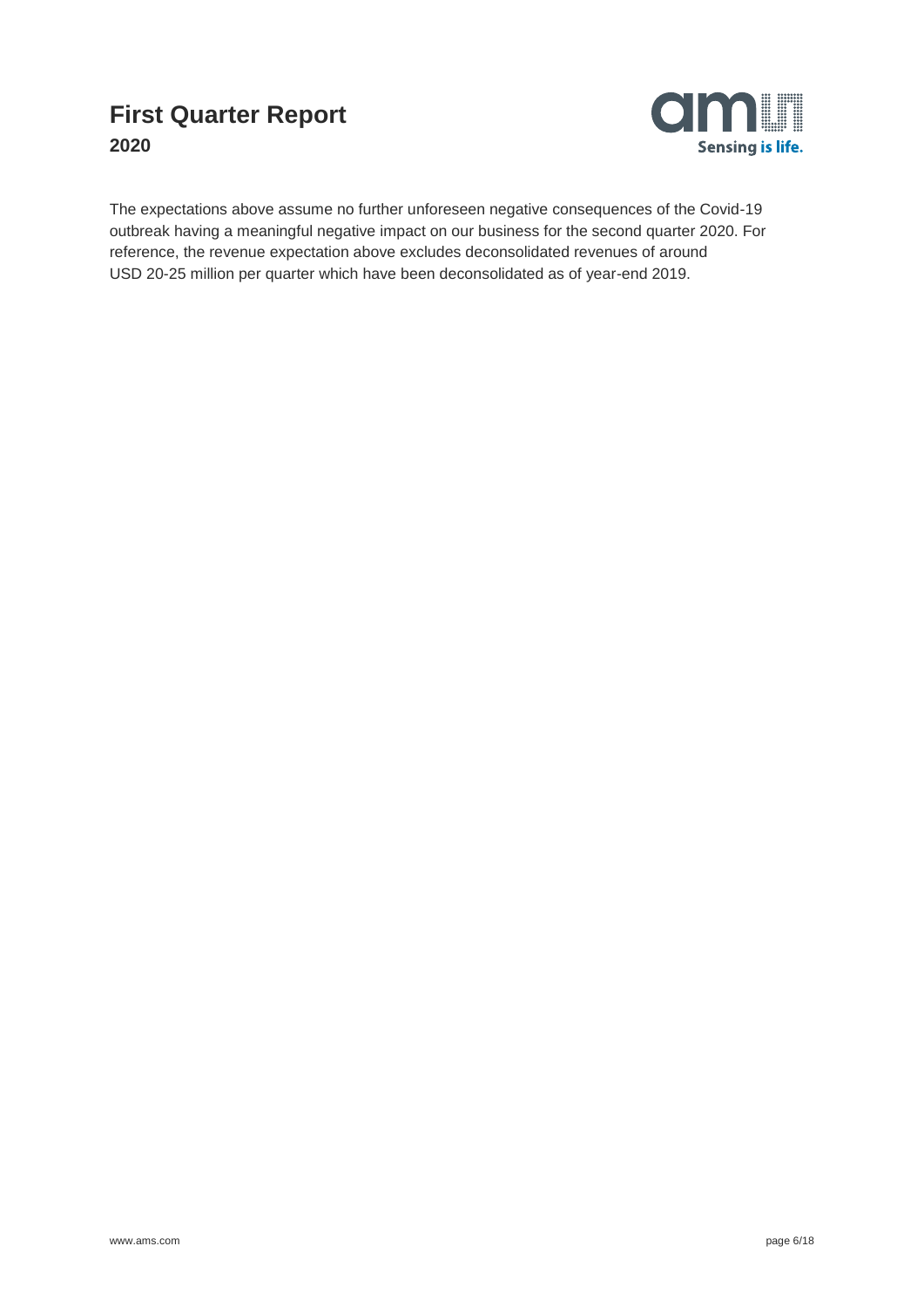

### **Consolidated Income Statement according to IFRS**

(unaudited)

| <b>USD thousands</b><br>(except earnings per share) | Q1 2020    | Q1 2019    |
|-----------------------------------------------------|------------|------------|
| <b>Revenues</b>                                     | 501,221    | 379,030    |
| Cost of sales                                       | $-315,329$ | $-267,457$ |
| <b>Gross profit</b>                                 | 185,892    | 111,572    |
| Gross margin in %                                   | 37%        | 29%        |
| Research and development                            | $-65,506$  | $-76,756$  |
| Selling, general and administrative                 | $-64,533$  | $-42,994$  |
| Other operating income                              | 3,875      | 4,030      |
| Other operating expense                             | 204        | $-43$      |
| Result from investments in associates               | $-144$     | $-148$     |
| <b>Result from operations</b>                       | 59,789     | $-4,339$   |
| Net financing result                                | $-72,908$  | $-2,741$   |
| <b>Result before tax</b>                            | $-13,119$  | $-7,080$   |
| Income tax result                                   | $-2.627$   | $-2,114$   |
| <b>Net result</b>                                   | $-15.746$  | $-9,194$   |
|                                                     |            |            |
| Basic earnings per share in CHF <sup>1)</sup>       | $-0.19$    | $-0.12$    |
| Diluted earnings per share in CHF <sup>1)</sup>     | $-0.04$    | $-0.12$    |
| Basic earnings per share in USD                     | $-0.20$    | $-0.11$    |
| Diluted earnings per share in USD                   | $-0.04$    | $-0.11$    |

1) Earnings per share in CHF were converted using the average currency exchange rate for the respective period.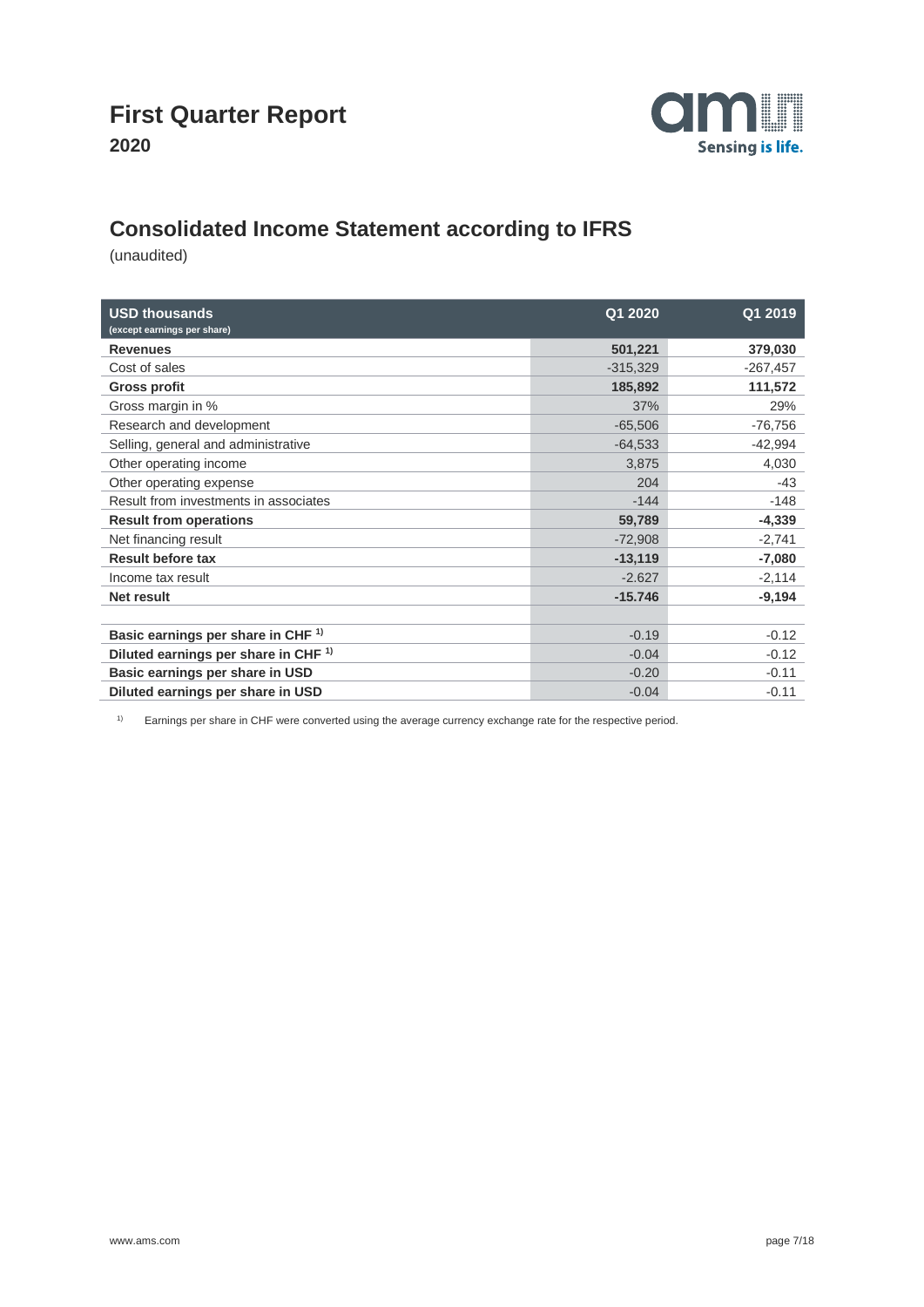

## **Consolidated Balance Sheet according to IFRS**

| <b>USD thousands</b>                          | March 31, 2020 | <b>December 31, 2019</b> |
|-----------------------------------------------|----------------|--------------------------|
| Assets                                        |                |                          |
| Cash and cash equivalents                     | 826,904        | 551,957                  |
| Trade receivables                             | 142,459        | 222,687                  |
| Inventories                                   | 246,592        | 231,827                  |
| Other receivables and assets                  | 386,201        | 143,054                  |
| Assets held for sale                          | $\overline{0}$ | 94,965                   |
| <b>Total current assets</b>                   | 1,602,155      | 1,244,490                |
|                                               |                |                          |
| Property, plant and equipment                 | 1,233,507      | 1,246,476                |
| Intangible assets                             | 1,253,986      | 1,244,156                |
| Rights of use                                 | 139,712        | 135,470                  |
| Investments in associates                     | 54,431         | 30,749                   |
| Deferred tax assets                           | 7,967          | 9,429                    |
| Other long term assets                        | 8,927          | 1,988                    |
| <b>Financial assets</b>                       | 834,828        | 977,295                  |
| <b>Total non-current assets</b>               | 3,533,357      | 3,645,563                |
| <b>Total assets</b>                           | 5,135,513      | 4,890,053                |
|                                               |                |                          |
| Liabilities and shareholders' equity          |                |                          |
| <b>Liabilities</b>                            |                |                          |
| Interest-bearing loans and borrowings         | 1,003,490      | 862,098                  |
| <b>Trade liabilities</b>                      | 159,371        | 149,414                  |
| Income tax liabilities                        | 22,914         | 21,673                   |
| Provisions                                    | 132,586        | 124,320                  |
| <b>Other liabilities</b>                      | 404,206        | 169,196                  |
| Liabilities in regard to assets held for sale | $\Omega$       | 1,474                    |
| <b>Total current liabilities</b>              | 1,722,566      | 1,328,174                |
|                                               |                |                          |
| Interest-bearing loans and borrowings         | 1,375,900      | 1,434,559                |
| Employee benefits                             | 55,644         | 54,026                   |
| Deferred tax liabilities                      | 68,361         | 69,061                   |
| Other long-term liabilities                   | 138,170        | 140,530                  |
| <b>Total non-current liabilities</b>          | 1,638,075      | 1,698,176                |
|                                               |                |                          |
| <b>Shareholders' equity</b>                   |                |                          |
| Issued capital                                | 93,115         | 93,115                   |
| Additional paid-in capital                    | 812,001        | 793,119                  |
| Treasury shares                               | $-223$         | -147,949                 |
| Other reserves                                | 67,790         | 10,922                   |
| Retained earnings                             | 802,189        | 1,114,496                |
| Total shareholders' equity and reserves       | 1,774,871      | 1,863,703                |
| Total liabilities and shareholders' equity    | 5,135,513      | 4,890,053                |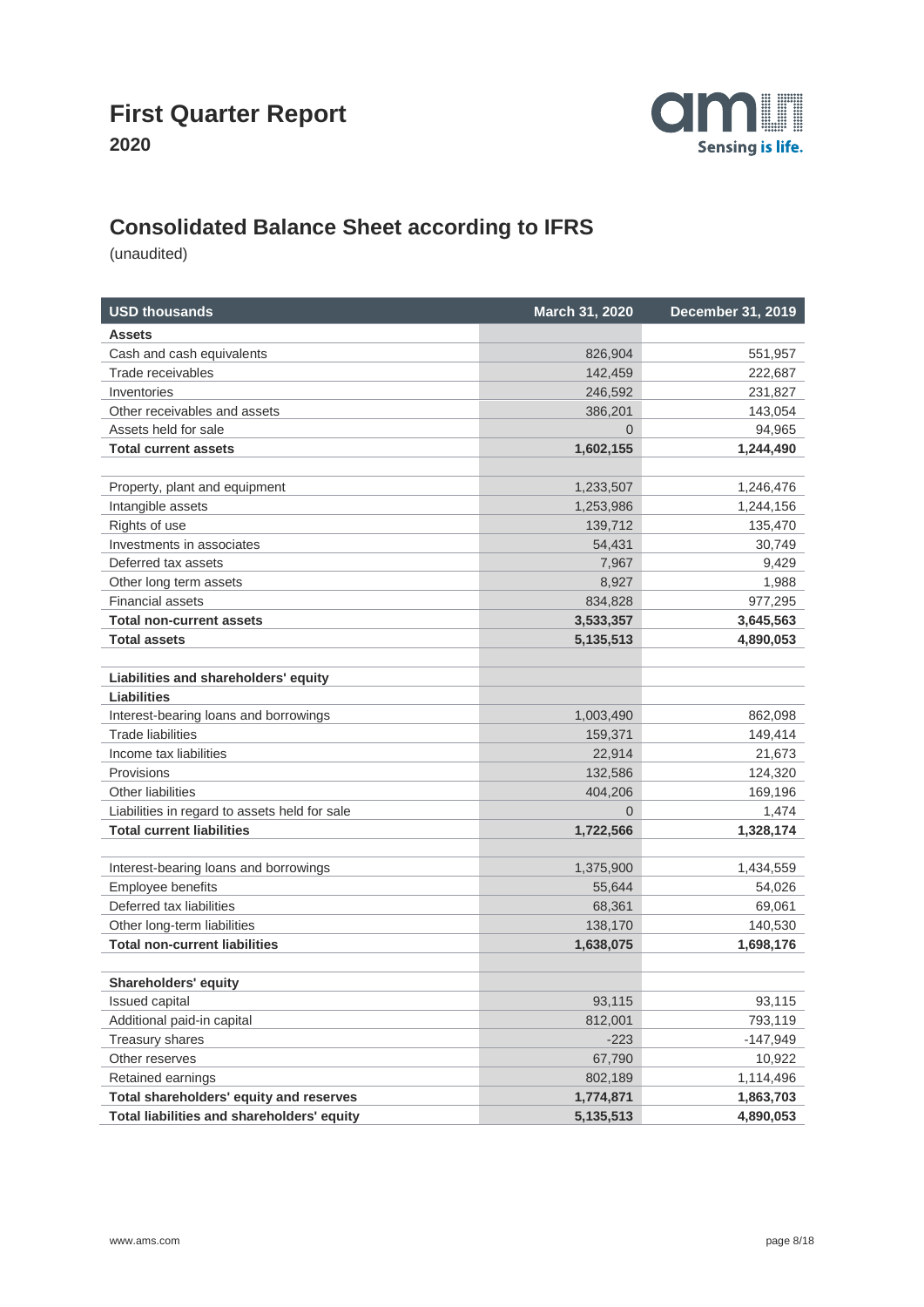

## **Consolidated Statement of Cash Flows according to IFRS**

| <b>USD thousands</b>                                                      | Q1 2020        | Q1 2019   |
|---------------------------------------------------------------------------|----------------|-----------|
| <b>Operating activities</b>                                               |                |           |
| Result before tax                                                         | $-13,119$      | $-7,080$  |
| Depreciation (net of government grants)                                   | 83,633         | 74,312    |
| Expense from stock option plan (acc. to IFRS 2)                           | 12,278         | 8,554     |
| Changes in other long-term liabilities                                    | $-141$         | 1,209     |
| Result from sale of plant and equipment                                   | $-13$          | 0         |
| Result from investments in associates                                     | 144            | 148       |
| Net financing cost                                                        | 72,908         | 2,741     |
| Change in provisions and employee benefits                                | 9,467          | 4,968     |
| Changes in inventories                                                    | $-12,516$      | 21,685    |
| Changes in trade and other receivables                                    | 48,909         | 2,532     |
| Changes in trade and other payables                                       | 34,572         | $-14,528$ |
| Income taxes paid                                                         | $-1,473$       | $-1,218$  |
| Cash flows from operating activities                                      | 234,650        | 93,325    |
| <b>Investing activities</b>                                               |                |           |
| Acquisition of intangibles, property, plant and equipment                 | $-36,869$      | $-85,366$ |
| Acquisition of subsidiary, net of cash acquired                           | $\Omega$       | $-8,934$  |
| Acquisition of other financial investments                                | $-172,227$     | 0         |
| Proceeds from sale of plant and equipment                                 | 2              | 1         |
| Proceeds from the sale of discontinued business area                      | 45,679         | 0         |
| Interest received                                                         | 2,259          | 1,598     |
| Cash flows from investing activities                                      | $-161,156$     | $-92,701$ |
| <b>Financing activities</b>                                               |                |           |
| Proceeds from borrowings                                                  | 100,052        | 13,738    |
| Repayment of borrowings                                                   | $-33,508$      | $-39,153$ |
| Repayment of finance lease liabilities                                    | $-4,427$       | $-3,889$  |
| Acquisition of treasury shares                                            | $\overline{0}$ | $-30,481$ |
| Sale of treasury shares                                                   | 154,680        | 1,179     |
| Interest paid                                                             | $-11,380$      | $-6,174$  |
| Transaction costs from loans                                              | $-12,290$      | $\Omega$  |
| Cash flows from financing activities                                      | 193,127        | -64,780   |
| Change in cash and cash equivalents                                       | 266,621        | $-64,156$ |
| Effects of changes in foreign exchange rates on cash and cash equivalents | 8,326          | 2,663     |
| Cash and cash equivalents at begin of period                              | 551,957        | 689,549   |
| Cash and cash equivalents at end of period                                | 826,904        | 628,056   |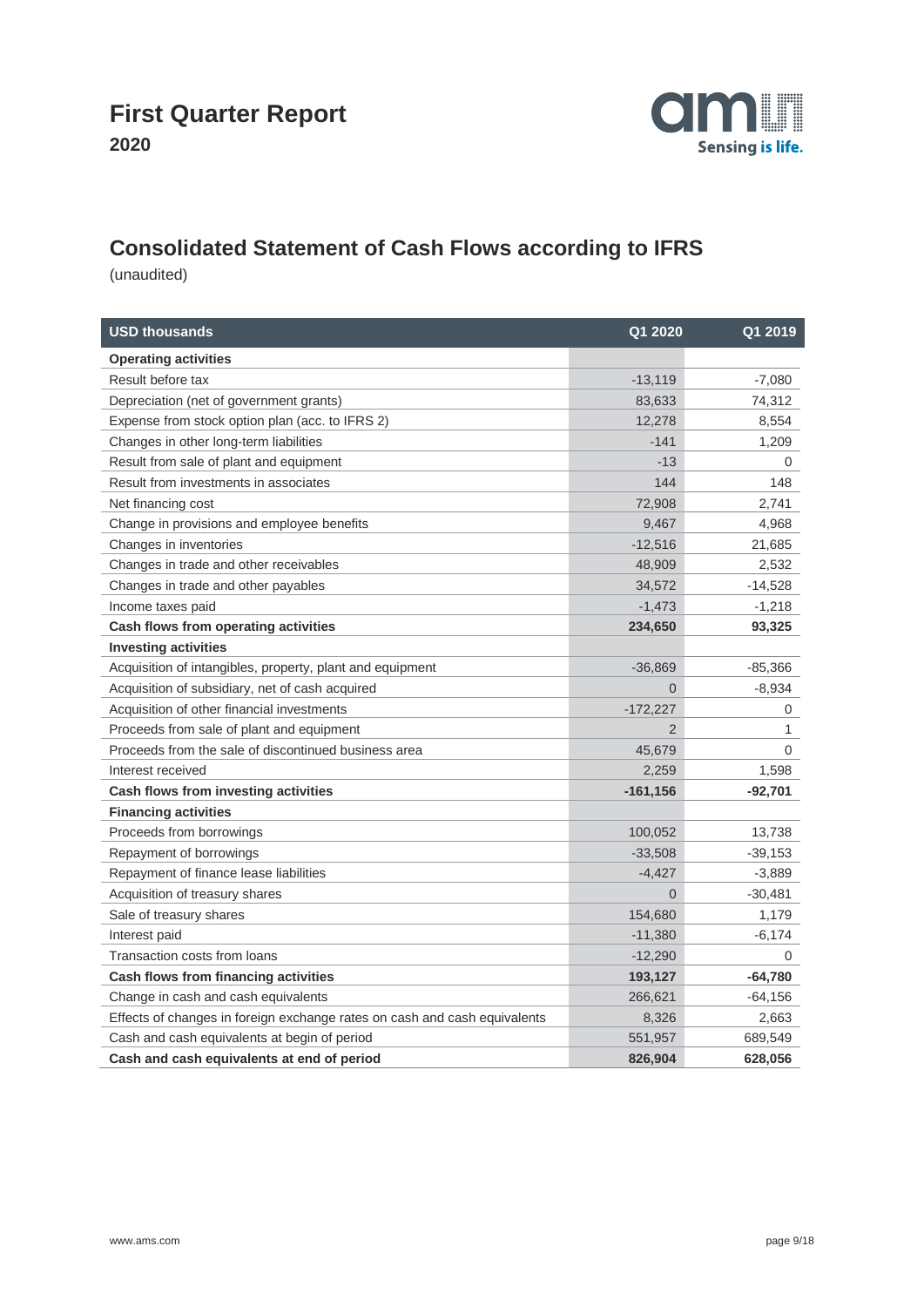

# **Supplemental financial information**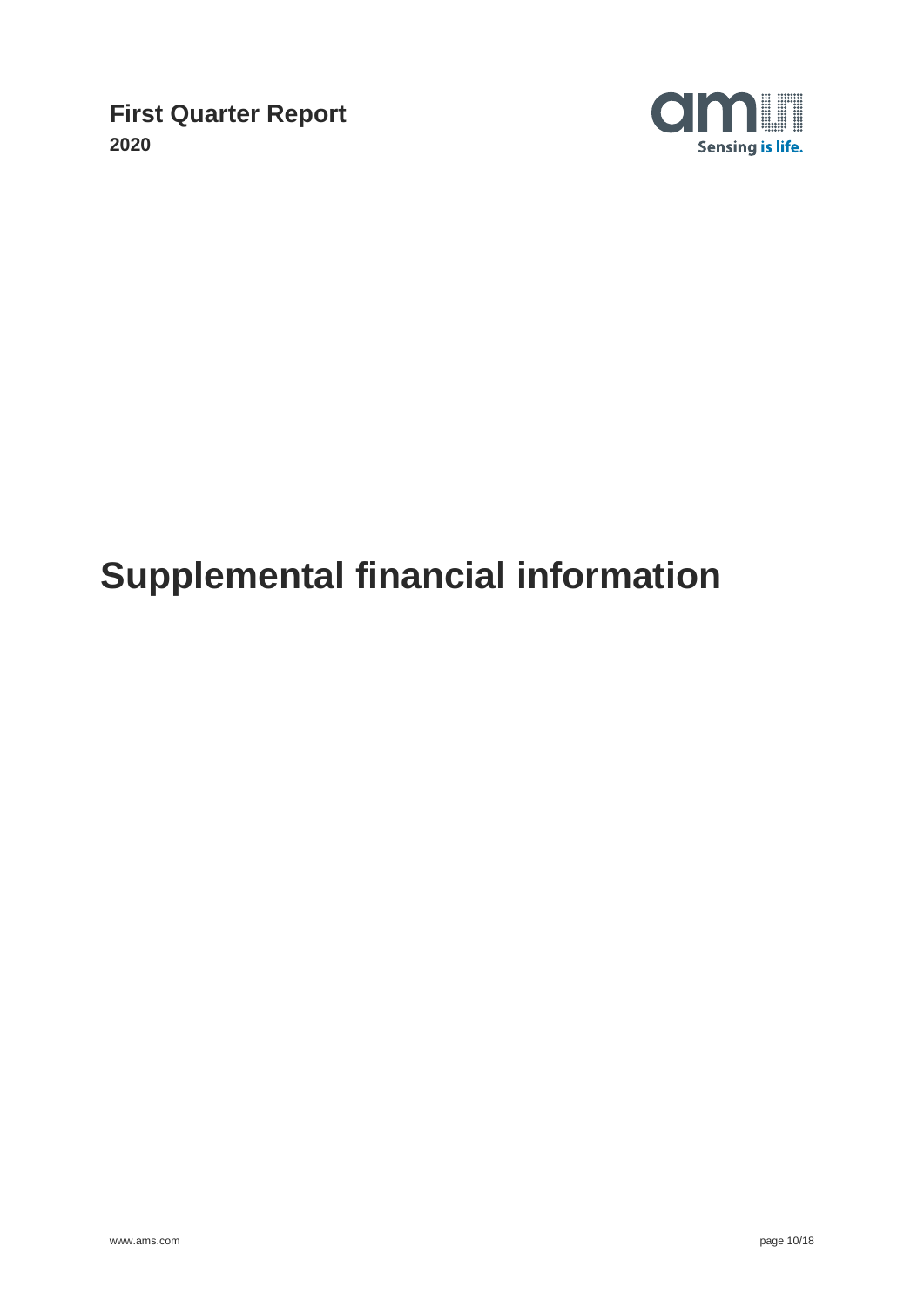

# **Reconciliation from adjusted figures to reported figures according to IFRS**

| <b>USD thousands</b>                          | Q1 2020     | Q1 2019    |
|-----------------------------------------------|-------------|------------|
| Gross profit - adjusted                       | 197,115     | 122,552    |
| Acquisition-related costs                     | $-10,543$   | $-10,233$  |
| Share-based compensation costs                | $-680$      | $-747$     |
| Gross profit - IFRS reported                  | 185,892     | 111,572    |
| Gross margin in % - adjusted                  | 39%         | 32%        |
| Gross margin in % - IFRS reported             | 37%         | 29%        |
| Operating expenses - adjusted                 | $-96,071$   | $-99,721$  |
| Acquisition-related costs                     | $-18,421$   | $-8,358$   |
| Share-based compensation costs                | $-11,611$   | $-7,832$   |
| Operating expenses - IFRS reported            | $-126, 103$ | $-115,911$ |
| Result from operations - adjusted             | 101,044     | 22,831     |
| Acquisition-related costs                     | $-28,964$   | $-18,591$  |
| Share-based compensation costs                | $-12,291$   | $-8,579$   |
| <b>Result from operations - IFRS reported</b> | 59,789      | $-4,339$   |
| Operating margin in % - adjusted              | 20%         | 6%         |
| Operating margin in % - IFRS reported         | 12%         | $-1%$      |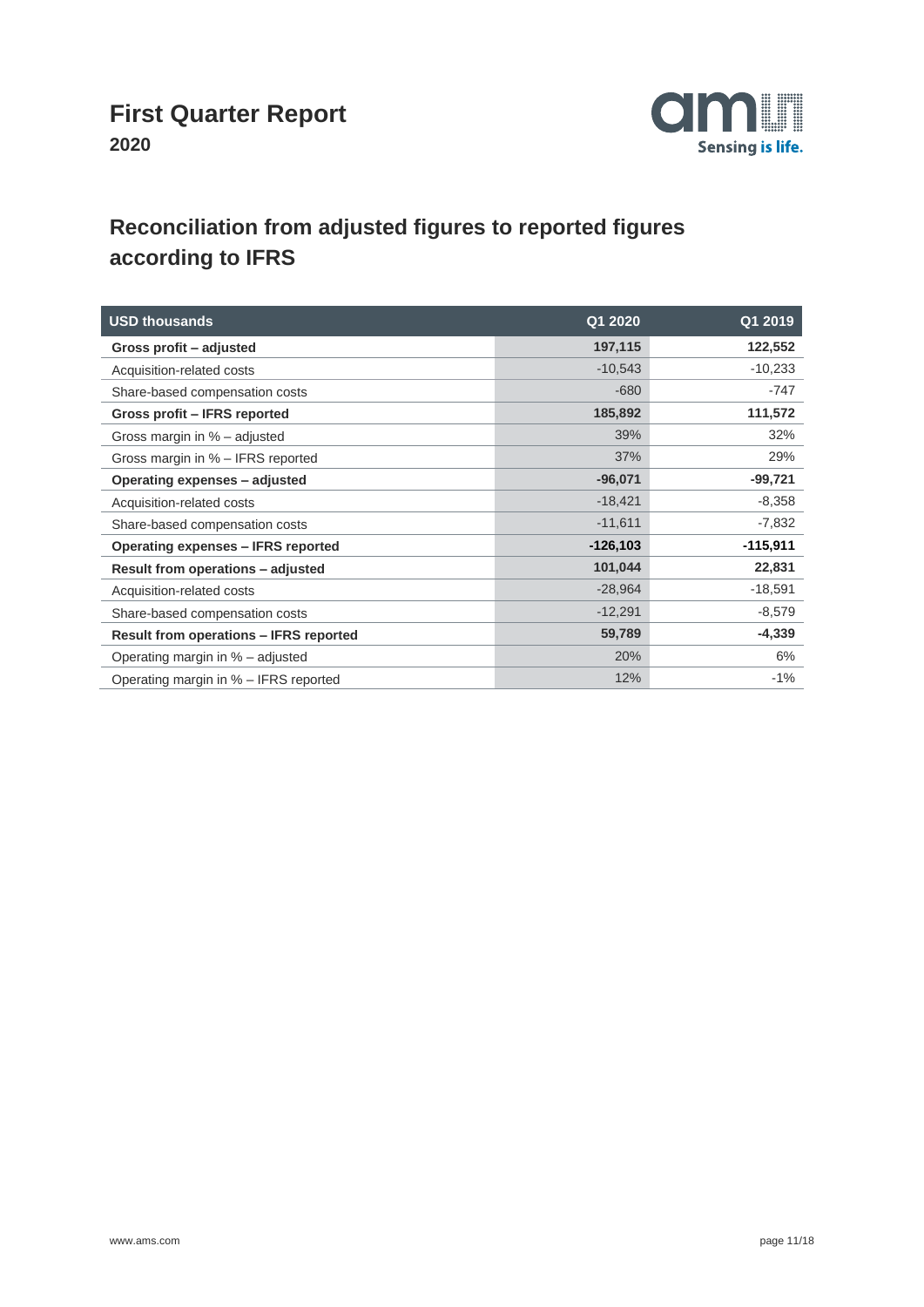

# **Financial statements in EUR**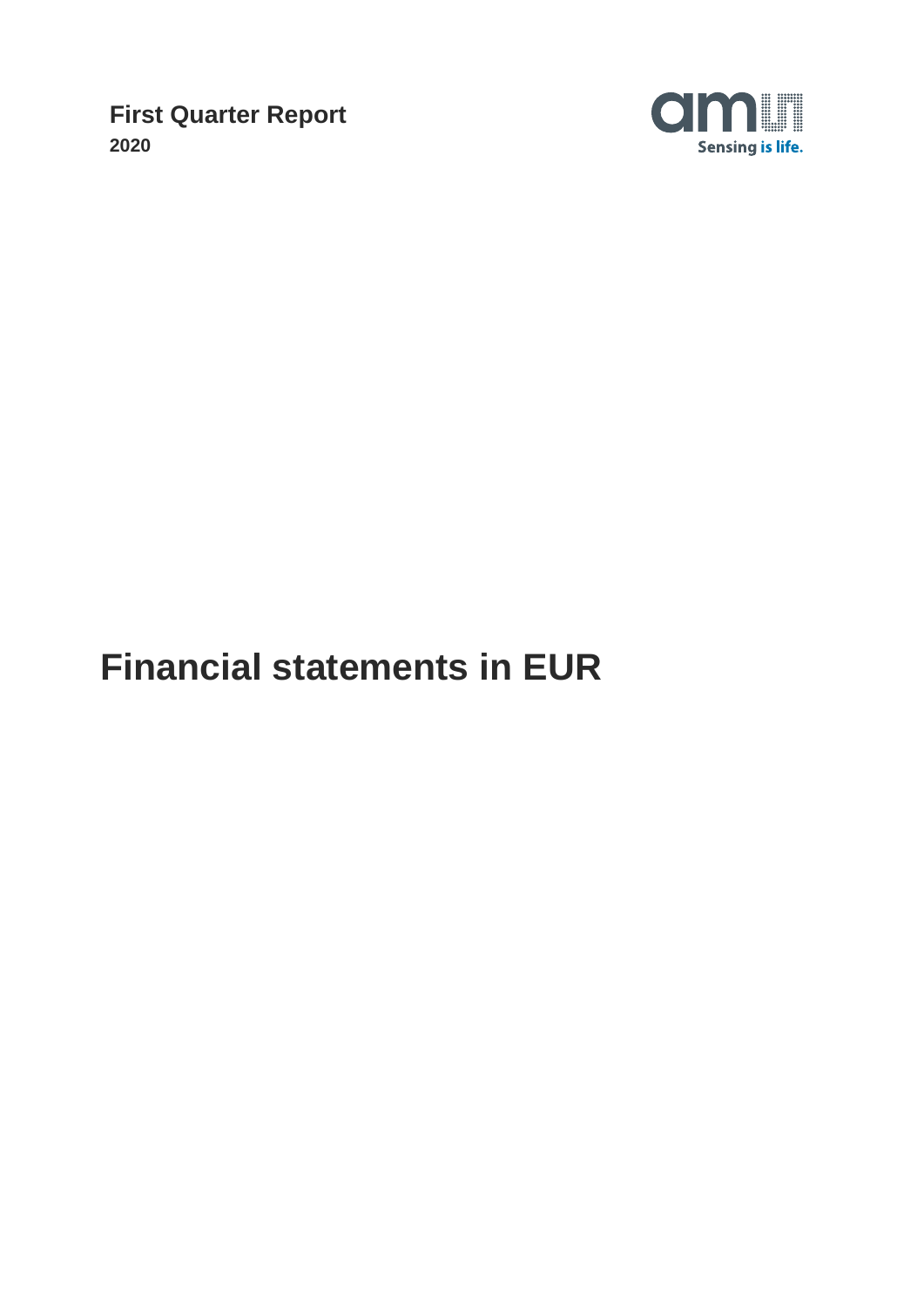

### **Consolidated Income Statement according to IFRS**

(unaudited)

| <b>EUR thousands</b><br>(except earnings per share) | Q1 2020    | Q1 2019    |
|-----------------------------------------------------|------------|------------|
| <b>Revenues</b>                                     | 454,416    | 343,635    |
| Cost of sales                                       | $-285,883$ | $-242,482$ |
| <b>Gross profit</b>                                 | 168,533    | 101,154    |
| Gross margin in %                                   | 37%        | 29%        |
| Research and development                            | $-59,389$  | $-69,588$  |
| Selling, general and administrative                 | $-58,507$  | $-38,979$  |
| Other operating income                              | 3,513      | 3,654      |
| Other operating expense                             | 185        | $-39$      |
| Result from investments in associates               | $-130$     | $-135$     |
| <b>Result from operations</b>                       | 54,206     | $-3,934$   |
| Net financing result                                | $-66,099$  | $-2,485$   |
| <b>Result before tax</b>                            | $-11,894$  | $-6,419$   |
| Income tax result                                   | $-2,382$   | $-1,917$   |
| Net result                                          | $-14,275$  | $-8,336$   |
|                                                     |            |            |
| Basic earnings per share in CHF <sup>1)</sup>       | $-0.19$    | $-0.12$    |
| Diluted earnings per share in CHF <sup>1)</sup>     | $-0.04$    | $-0.12$    |
| Basic earnings per share in EUR                     | $-0.18$    | $-0.10$    |
| Diluted earnings per share in EUR                   | $-0.04$    | $-0.10$    |

<sup>1)</sup> Earnings per share in CHF were converted using the average currency exchange rate for the respective periods.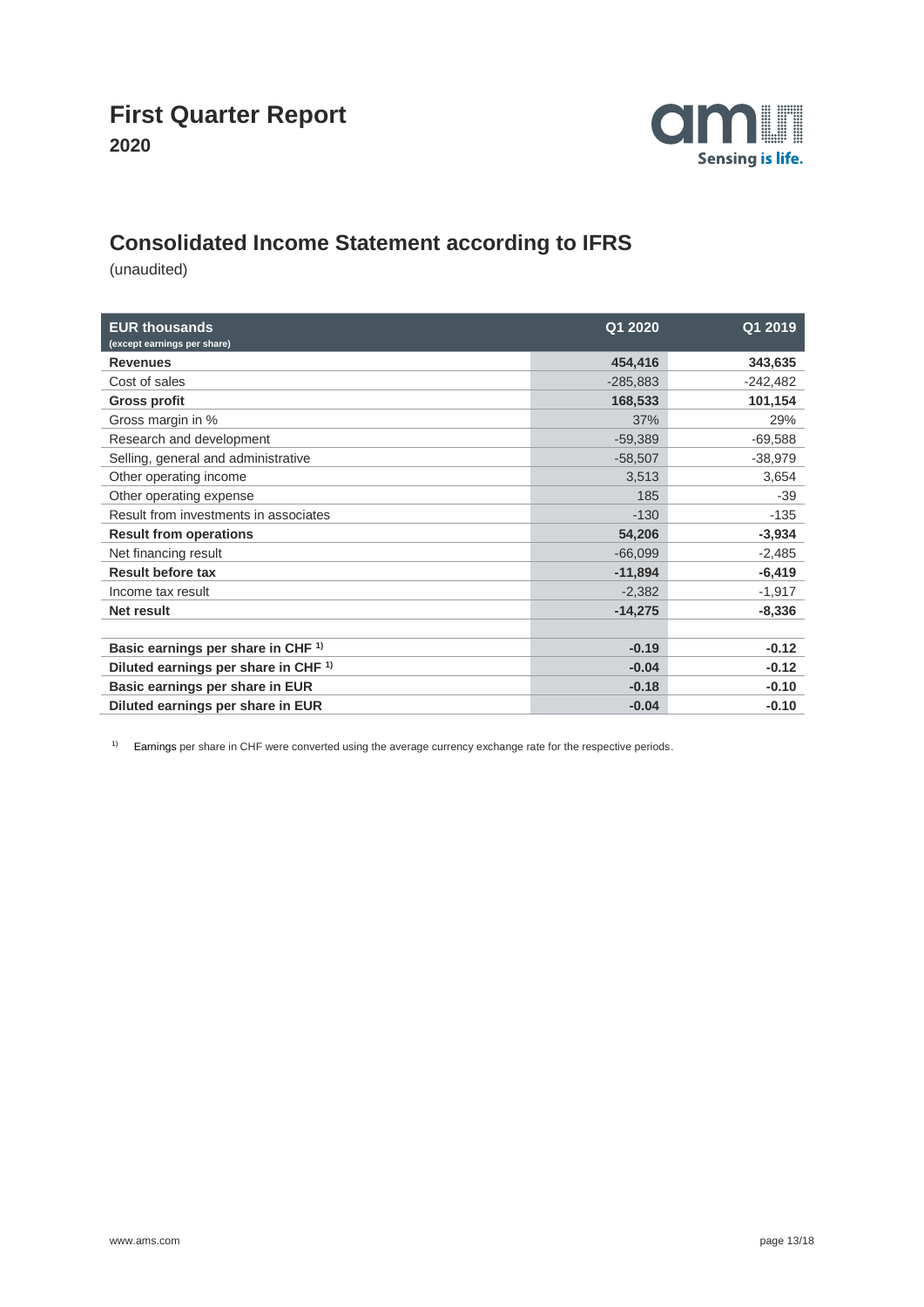



# **Consolidated Balance Sheet according to IFRS**

| <b>EUR thousands</b>                          | March 31, 2020 | December 31, 2019 |
|-----------------------------------------------|----------------|-------------------|
| <b>Assets</b>                                 |                |                   |
| Cash and cash equivalents                     | 749,686        | 500,414           |
| Trade receivables                             | 129,156        | 201,892           |
| Inventories                                   | 223,565        | 210,178           |
| Other receivables and assets                  | 350,137        | 129,695           |
| Assets held for sale                          | $\Omega$       | 86,097            |
| <b>Total current assets</b>                   | 1,452,543      | 1,128,277         |
|                                               |                |                   |
| Property, plant and equipment                 | 1,118,320      | 1,130,078         |
| Intangible assets                             | 1,136,887      | 1,127,974         |
| Rights of use                                 | 126,665        | 122,820           |
| Investments in associates                     | 49,348         | 27,878            |
| Deferred tax assets                           | 7,223          | 8,548             |
| Other long term assets                        | 8,093          | 1,803             |
| <b>Financial assets</b>                       | 756,871        | 886,033           |
| <b>Total non-current assets</b>               | 3,203,407      | 3,305,134         |
| <b>Total assets</b>                           | 4,655,950      | 4,433,412         |
|                                               |                |                   |
| Liabilities and shareholders' equity          |                |                   |
| <b>Liabilities</b>                            |                |                   |
| Interest-bearing loans and borrowings         | 909,783        | 781,594           |
| <b>Trade liabilities</b>                      | 144,488        | 135,461           |
| Income tax liabilities                        | 20,774         | 19,649            |
| Provisions                                    | 120,205        | 112,711           |
| Other liabilities                             | 366,460        | 153,396           |
| Liabilities in regard to assets held for sale | 0              | 1,336             |
| <b>Total current liabilities</b>              | 1,561,710      | 1,204,147         |
|                                               |                |                   |
| Interest-bearing loans and borrowings         | 1,247,416      | 1,300,597         |
| Employee benefits                             | 50,448         | 48,981            |
| Deferred tax liabilities                      | 61,977         | 62,612            |
| Other long-term liabilities                   | 125,268        | 127,407           |
| <b>Total non-current liabilities</b>          | 1,485,109      | 1,539,598         |
|                                               |                |                   |
| Shareholders' equity                          |                |                   |
| Issued capital                                | 84,420         | 84,420            |
| Additional paid-in capital                    | 736,175        | 719,056           |
| <b>Treasury shares</b>                        | $-202$         | $-134,133$        |
| Other reserves                                | 61,459         | 9,902             |
| Retained earnings                             | 727,279        | 1,010,423         |
| Total shareholders' equity and reserves       | 1,609,131      | 1,689,667         |
| Total liabilities and shareholders' equity    | 4,655,950      | 4,433,412         |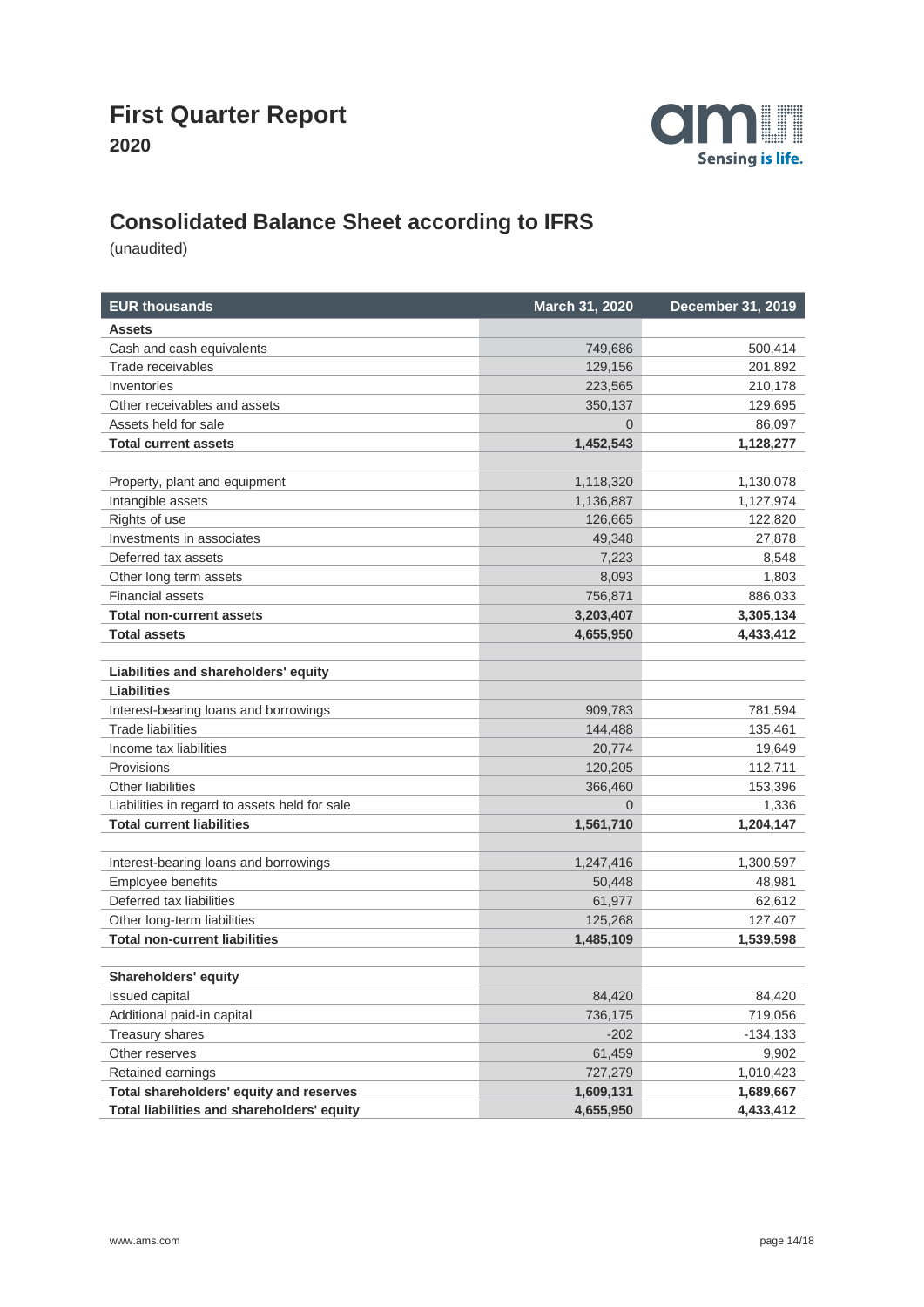

# **Consolidated Statement of Cash Flows according to IFRS**

| <b>EUR thousands</b>                                                      | Q1 2020     | Q1 2019   |
|---------------------------------------------------------------------------|-------------|-----------|
| <b>Operating activities</b>                                               |             |           |
| Result before tax                                                         | $-11,894$   | $-6,419$  |
| Depreciation (net of government grants)                                   | 75,823      | 67,373    |
| Expense from stock option plan (acc. to IFRS 2)                           | 11,132      | 7,755     |
| Changes in other long-term liabilities                                    | $-128$      | 1,096     |
| Result from sale of plant and equipment                                   | $-12$       | $\Omega$  |
| Result from investments in associates                                     | 130         | 135       |
| Net financing cost                                                        | 66,099      | 2,485     |
| Change in provisions and employee benefits                                | 8,583       | 4,504     |
| Changes in inventories                                                    | $-11,348$   | 19,660    |
| Changes in trade and other receivables                                    | 44,342      | 2,296     |
| Changes in trade and other payables                                       | 31,344      | $-13,171$ |
| Income taxes paid                                                         | $-1,336$    | $-1,105$  |
| Cash flows from operating activities                                      | 212,738     | 84,610    |
| <b>Investing activities</b>                                               |             |           |
| Acquisition of intangibles, property, plant and equipment                 | $-33,426$   | $-77,395$ |
| Acquisition of subsidiary, net of cash acquired                           | $\Omega$    | $-8,099$  |
| Acquisition of other financial investments                                | $-156, 144$ | 0         |
| Proceeds from sale of plant and equipment                                 | 2           | 1         |
| Proceeds from the sale of discontinued business area                      | 41,414      | 0         |
| Interest received                                                         | 2,048       | 1,449     |
| Cash flows from investing activities                                      | $-146, 107$ | -84,045   |
| <b>Financing activities</b>                                               |             |           |
| Proceeds from borrowings                                                  | 90,709      | 12,455    |
| Repayment of borrowings                                                   | $-30,379$   | $-35,497$ |
| Repayment of finance lease liabilities                                    | $-4,014$    | $-3,526$  |
| Acquisition of treasury shares                                            | 0           | $-27,635$ |
| Sale of treasury shares                                                   | 140,236     | 1,069     |
| Interest paid                                                             | $-10,317$   | $-5,597$  |
| Transaction costs from loans                                              | $-11,143$   | 0         |
| Cash flows from financing activities                                      | 175,092     | $-58,731$ |
| Change in cash and cash equivalents                                       | 241,723     | $-58,165$ |
| Effects of changes in foreign exchange rates on cash and cash equivalents | 7,549       | 2,415     |
| Cash and cash equivalents at begin of period                              | 500,414     | 625,158   |
| Cash and cash equivalents at end of period                                | 749,686     | 569,407   |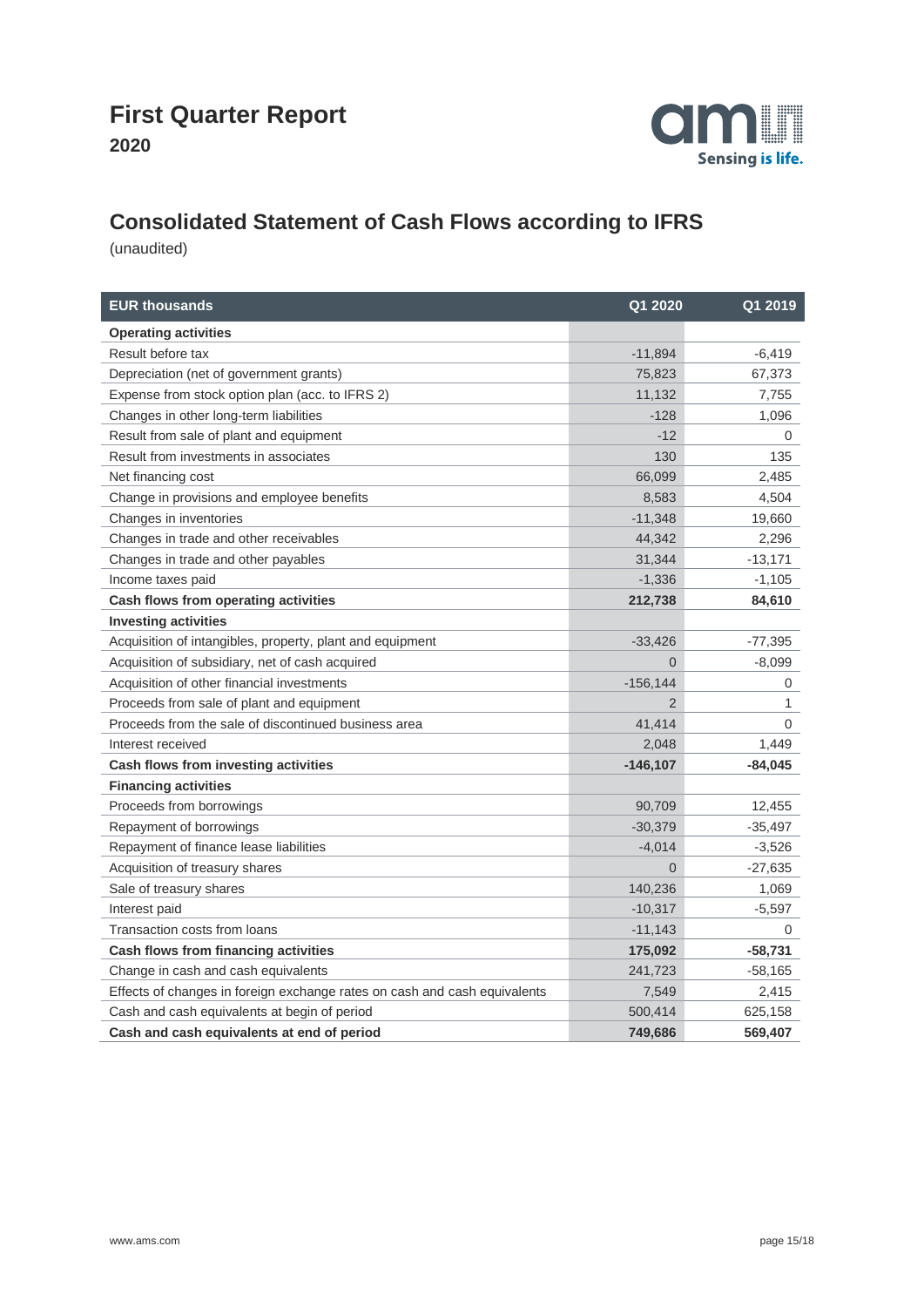

# **Supplemental financial information**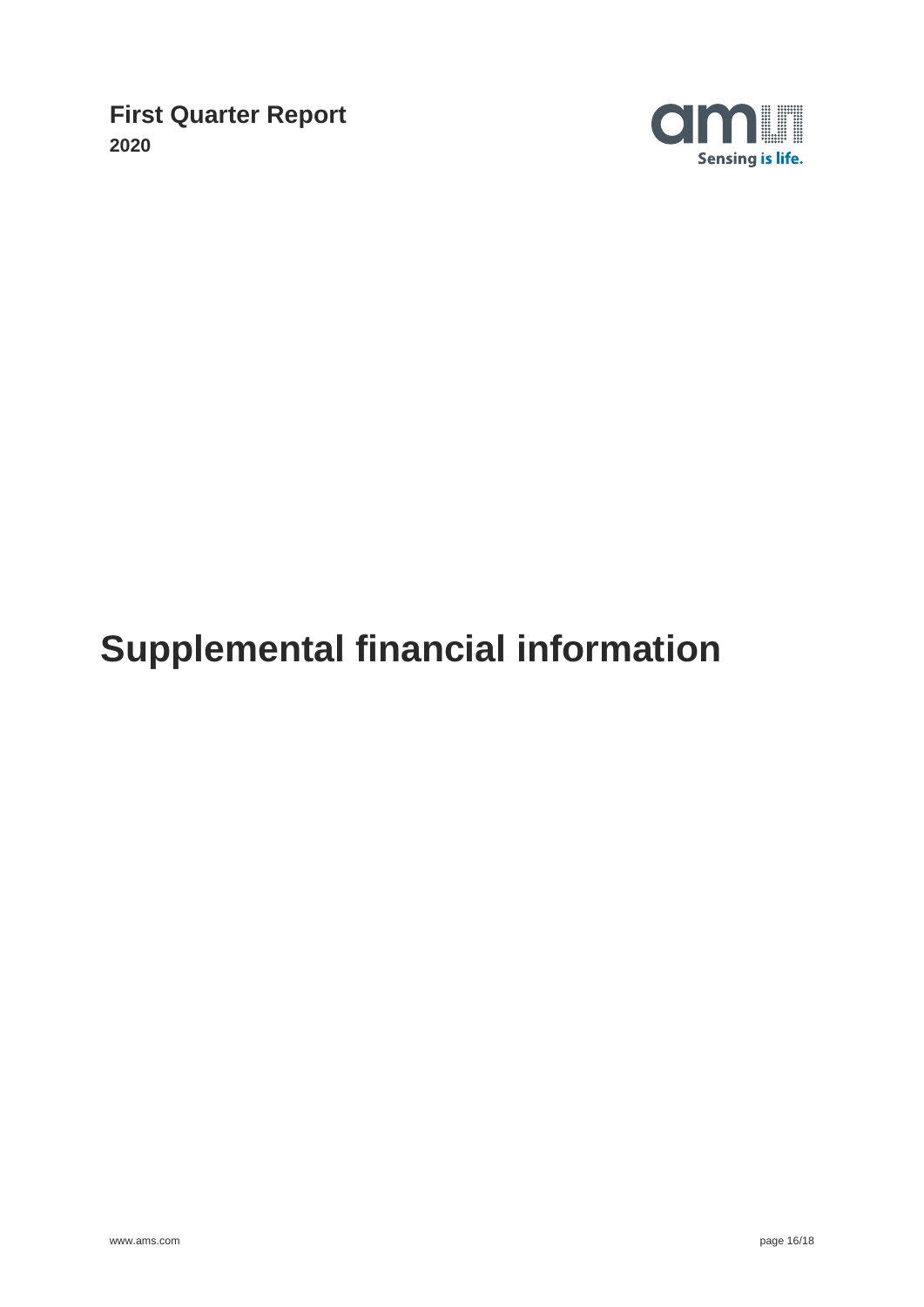

## **Reconciliation from adjusted figures to reported figures according to IFRS**

| <b>EUR thousands</b>                          | Q12020     | Q1 2019    |
|-----------------------------------------------|------------|------------|
| Gross profit - adjusted                       | 178,708    | 111,108    |
| Acquisition-related costs                     | $-9,558$   | $-9,277$   |
| Share-based compensation costs                | $-616$     | $-677$     |
| Gross profit - IFRS reported                  | 168,533    | 101,154    |
| Gross margin in % - adjusted                  | 39%        | 32%        |
| Gross margin in % - IFRS reported             | 37%        | 29%        |
| Operating expenses - adjusted                 | $-87,100$  | $-90,409$  |
| Acquisition-related costs                     | $-16,701$  | $-7,577$   |
| Share-based compensation costs                | $-10,527$  | $-7,101$   |
| Operating expenses – IFRS reported            | $-114,327$ | $-105,087$ |
| Result from operations - adjusted             | 91,608     | 20,699     |
| Acquisition-related costs                     | $-26,259$  | $-16,855$  |
| Share-based compensation costs                | $-11,143$  | $-7,778$   |
| <b>Result from operations - IFRS reported</b> | 54,206     | $-3,934$   |
| Operating margin in % – adjusted              | 20%        | 6%         |
| Operating margin in % - IFRS reported         | 12%        | $-1%$      |